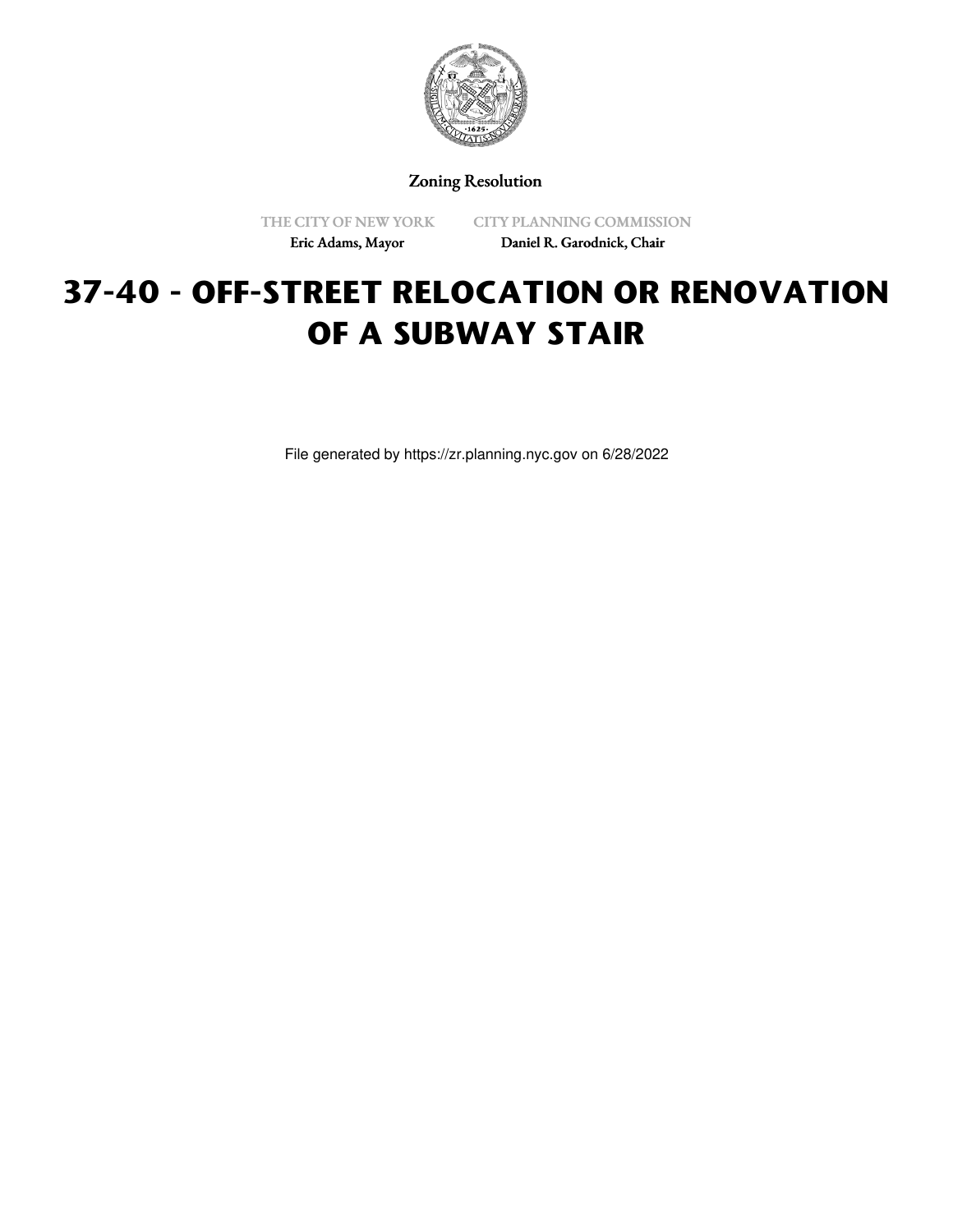#### **37-40 - OFF-STREET RELOCATION OR RENOVATION OF A SUBWAY STAIR**

LAST AMENDED 10/7/2021

Where a #development# or an #enlargement# is constructed on a #zoning lot# of 5,000 square feet or more of #lot area# that fronts on a portion of a sidewalk containing a stairway entrance or entrances into a subway station located within the #Special Midtown District# as listed in Section 81-46, the #Special Lower Manhattan District# as listed in Section 91-43, the #Special Downtown Brooklyn District# as listed in Section 101-43, the #Special Long Island City Mixed Use District# as described in Section 117-44, the #Special Union Square District# as listed in Section 118-50, the #Special East Harlem Corridors District# as described in Section 138-33, and those stations listed in the following table, the existing entrance or entrances shall be relocated from the #street# onto the #zoning lot#. The new entrance or entrances\* shall be provided in accordance with the provisions of this Section.

A relocated subway stair or a subway stair that has been renovated in accordance with the provisions of Section 37-50 (REQUIREMENTS FOR PEDESTRIAN CIRCULATION SPACE) may be counted as pedestrian circulation space pursuant to Section 37-50. In addition, for #developments or #enlargements# on such #zoning lots# where a relocated or renovated subway stair has been provided in accordance with the provisions of this Section, the special #use#, #bulk#, parking, and streetscape modifications set forth in Sections 66-22 (Special Use Regulations) through 66-25 (Special Streetscape Regulations) may be applied.

| <b>STATION</b>           | <b>LINE</b>            |
|--------------------------|------------------------|
| The Bronx                |                        |
| 161st Street**           | <b>Grand Concourse</b> |
| Manhattan                |                        |
| 8th Street               | Broadway-60th Street   |
| 23rd Street              | Broadway-60th Street   |
| 23rd Street              | Lexington Avenue       |
| 28th Street              | Lexington Avenue       |
| 33rd Street              | Lexington Avenue       |
| 34th Street-Penn Station | 8th Avenue             |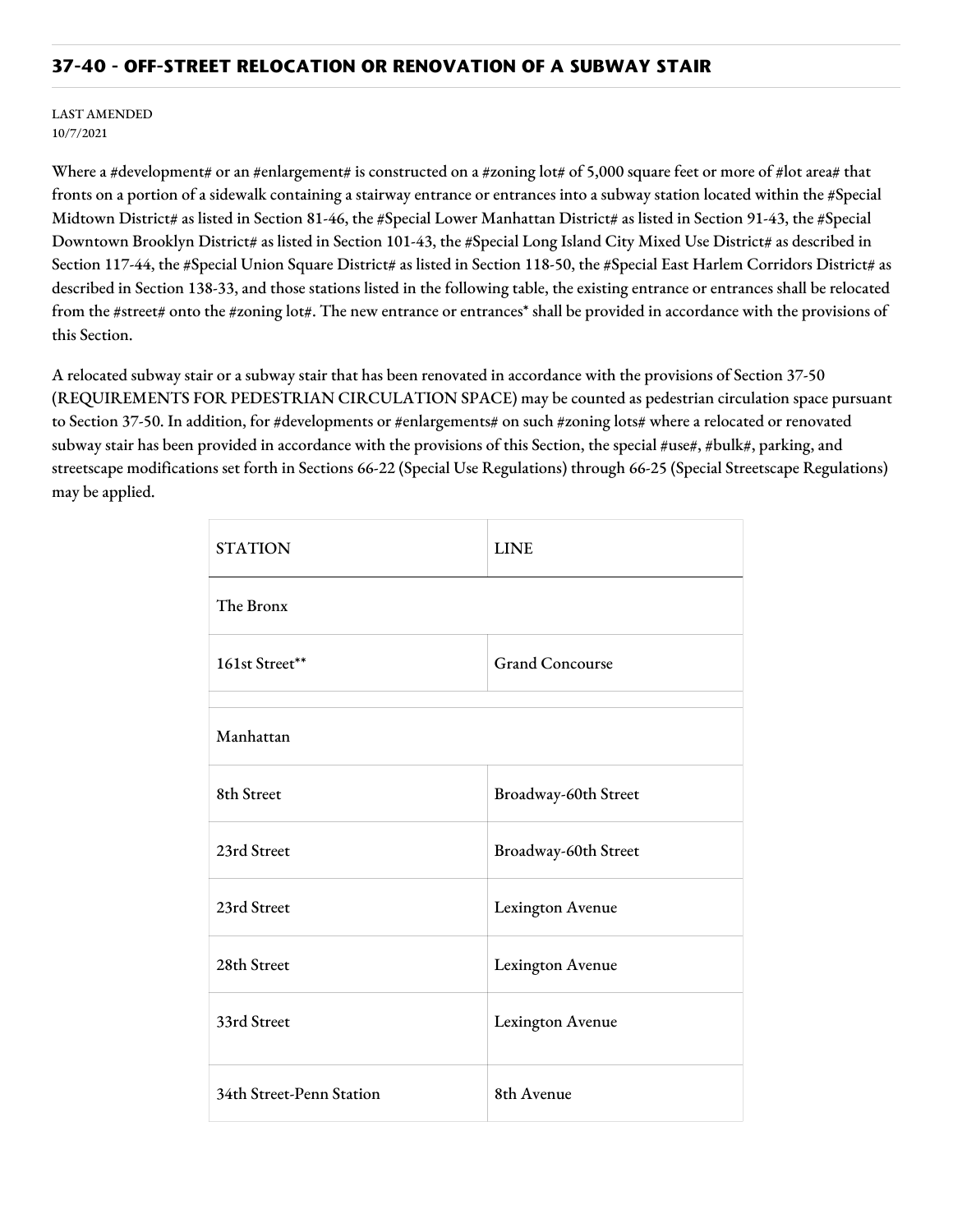- Provision of a new subway entrance or entrances pursuant to the requirements of this Section may also require satisfaction of additional obligations under the Americans with Disabilities Act of 1990 (ADA), including the ADA Accessibility Guidelines. The New York City Transit Authority should be consulted with regard to any such obligations
- Access stairways to elevated portions of a station complex are exempt from this requirement

# **37-41 - Standards for Location, Design and Hours of Public Accessibility**

#### LAST AMENDED 10/17/2007

In addition to the standards set forth in the current station planning guidelines as issued by New York City Transit, the following standards shall also apply:

#### (a) Location

The relocated or renovated entrance shall be immediately adjacent to, and accessible without any obstruction from, a public sidewalk or pedestrian circulation space as defined in Section 37-50. Any such pedestrian circulation space shall have a minimum horizontal dimension equal to the width of the relocated stairs or the minimum width of the pedestrian circulation space, whichever is greater.

The relocated or renovated entrance may be provided within a #building# but shall not be enclosed by any doors. The area occupied by a relocated or renovated entrance within a #building# shall not be counted toward the #floor area# of the #enlargement# or #development#.

#### (b) Design standards

The relocated or renovated entrance shall have a stair width of at least eight feet for each run.

Where two or more existing stairway entrances are being relocated or renovated as part of the same #development# or #enlargement#, the new entrance or entrances shall have total stair widths equal to or greater than the sum of the stair widths of those existing stairway entrances, but in no case may any stair be less than eight feet in width.

The relocated entrance may be relocated within a #public plaza#, provided that the minimum width of each stair is 10 feet and the queuing area of the relocated entrance is unobstructed and contiguous to a sidewalk or a sidewalk widening. A relocated entrance within a #public plaza# is a permitted obstruction, but shall not be subject to the percentage limit on permitted obstructions for a #public plaza#.

For a relocated entrance only, the entrance shall have a queuing space at the top and bottom of the stairs that is at least eight feet wide and 15 feet long. Such queuing space may overlap with a #public plaza# or an #arcade# in accordance with the provisions of Sections 37-53 (Design Standards for Pedestrian Circulation Spaces) or 37-80 (ARCADES).

No stairway shall have more than 14 risers without a landing, and each landing shall have a minimum width equal to the width of the stairs, and a minimum length of five feet.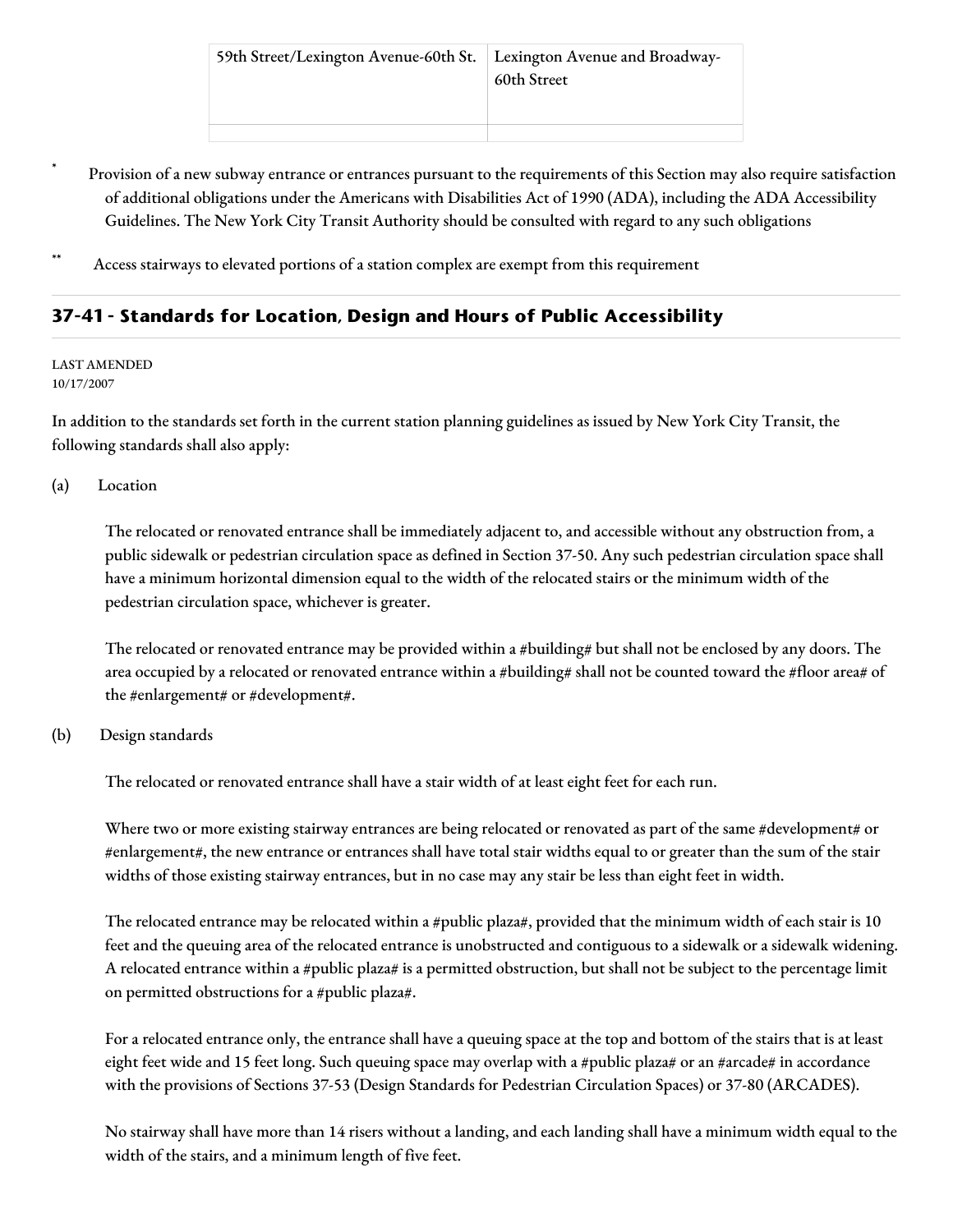Throughout the entire stairway entrance, including passageways, the minimum clear, unobstructed height shall be at least 7 feet, 6 inches from finished floor to finished ceiling, including all lighting fixtures and #signs#.

The entire entrance area, including passageways, shall be free of obstructions of any kind, except for projecting information signage.

The relocated entrance shall connect to an existing or proposed subway passageway, or shall connect, via an underground passageway, to a mezzanine area of the subway station.

The below-grade portion of a relocated entrance may be constructed within the #street#.

(c) Hours of public accessibility

The relocated or renovated entrance shall be accessible to the public during the hours when the connected mezzanine area is open to the public or as otherwise approved by New York City Transit.

## **37-42 - Administrative Procedure for a Subway Stair Relocation or Renovation**

LAST AMENDED 2/2/2011

For any #development# or #enlargement# that is subject to the requirements for the relocation of a subway stair entrance or counts a renovated subway stair as pedestrian circulation space in accordance with the provisions of Section 37-50 (REQUIREMENTS FOR PEDESTRIAN CIRCULATION SPACE), inclusive, no plan shall be approved by the Department of Buildings and no excavation permit or building permit shall be issued, unless the following criteria are met:

(a) for a relocated entrance, such plan includes a stair relocation plan and related documents that require:

- (1) construction of the new stair entrance in accordance with such plan;
- (2) demolition of above-ground elements of the existing entrance;
- (3) sealing of the existing entrance at the sidewalk level; and
- (4) maintenance of the work performed on the relocated or renovated entrance; or
- (b) for a renovated entrance, such plan includes a renovation plan and related documents that require:
	- (1) renovation of the entrance in accordance with such plan; and
	- (2) maintenance of the work performed on the renovated entrance; and
- (c) such plan and related documents bear New York City Transit's approval; and
- (d) such plan is accompanied by a certified copy of an agreement, as recorded between New York City Transit and the owner for an easement on the #zoning lot# for subway-related use of the new stair entrance and for public access via such entrance to the subway station, which agreement has been recorded against the #zoning lot# in the Office of the Register of the City of New York and is accompanied by the Register's receipt of recordation; and
- (e) no permanent certificate of occupancy shall be issued for the #building# either altered or #developed#, as set forth in Section 37-40, or #enlarged#, that is subject to the subway stair relocation requirement or is counting a renovated